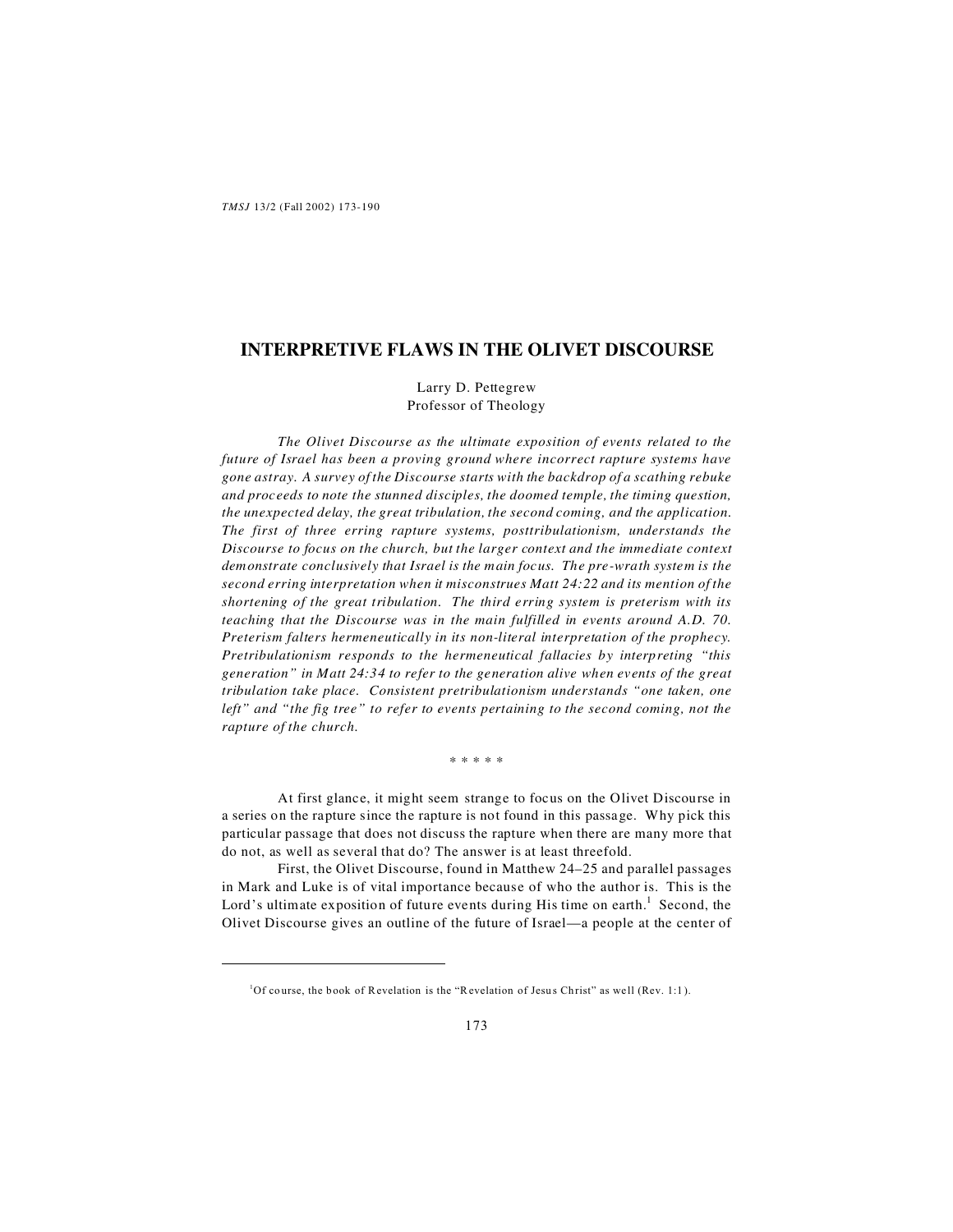much of biblical eschatology. Third, from a negative side, the Olivet Discourse is important because all incorrect rapture systems go astray in this passage. The Olivet Discourse is thus a monumental passage for the doctrine of eschatology.

It is impossible, of course, to give a detailed exposition of these two chapters in a brief essay, so the essay's objectives are somewhat limited.<sup>2</sup> The procedure will be twofold. First will come a survey of the Olivet Discourse in order to grasp the Lord's flow of thought in the Discourse. Of course, the survey must assume an eschatological viewpoint, which is pretribulational premillennialism. Second, with the survey as a backdrop, the article will consider the interpretive flaws in three other eschatological systems.<sup>3</sup> The goal is not to refute any one of these systems in detail, but to point out some of the defects in interpreting the Olivet Discourse. In addition, the study will attempt to demonstrate the benefits of a consistent pretribulational understanding of the Olivet Discourse.

# **THE SURVEY**

#### **The Scathing Rebuke—Matthew 23**

The Lord's exposition of the future is given on the Mount of Olives near the end of His ministry on earth. In the immediately preceding context, He fiercely rebukes the unbelief found in that generation of Israelites, especially the hypocrisy imbedded in their religious leaders. He concludes His denunciation of them with a curse on the Jerusalem temple, the center of first-century Judaism: "See! Your house is left to you desolate; for I say to you, you shall see Me no more till you say, 'Blessed is He who comes in the name of the Lord!'" (Matt 23:38-39, NKJV).

#### **The Stunned Disciples—Matt 24:1**

The disciples were clearly taken back by such a condemnation of the temple. In the first place, the temple was in many ways the patriotic symbol that evidenced the solidarity of Israel. Moreover, the Lord's statement no doubt reminded them of Yahweh's warning immediately before Solomon's temple was

<sup>&</sup>lt;sup>2</sup>Other pretribulational studies of the various rapture systems' approach to the Olivet Discourse include Stanley D. Toussaint, "Are the Church and the Rapture in Matthew 24?" in *The Return*, eds. Thomas Ice and Timothy J. Demy (Grand Rapids: Kregel, 1999) 121-36; and Bruce A. Ware, "Is the Church in View in Matthew 24-25?" *BSac* 138 (April-June 1981):158-72. Toussaint's study interacts especially with the pre-wrath view. Ware's study focuses especially on the po sttribulationism of Robert Gundry, *The Church and the Tribulation* (Grand Rapids: Zondervan, 1973). For a full-length study of the Olivet Discourse, see John F. MacArthur, *The Second Coming* (Wheaton, Ill.: Crossway, 1999). Also, an excellent series of essays on the Olivet Discourse is presented in *Israel My G lory* 52/2 (April/May 1994). Authors include Will Varner, Mark Robinson, Elwood McQuaid, Fred Harftman, Renald Show ers, and David M . Levy.

<sup>3</sup>Another way to approach the Olivet Discourse is to compare futurism, preterism, traditional preterist-futurism, and revised preterist-futurism. See David L. Turner, "The Structure and Sequence of Matthew 24:1-41: Interaction with Evangelical Treatments," *Grace Theological Journal* 10/1 (1989):3- 27.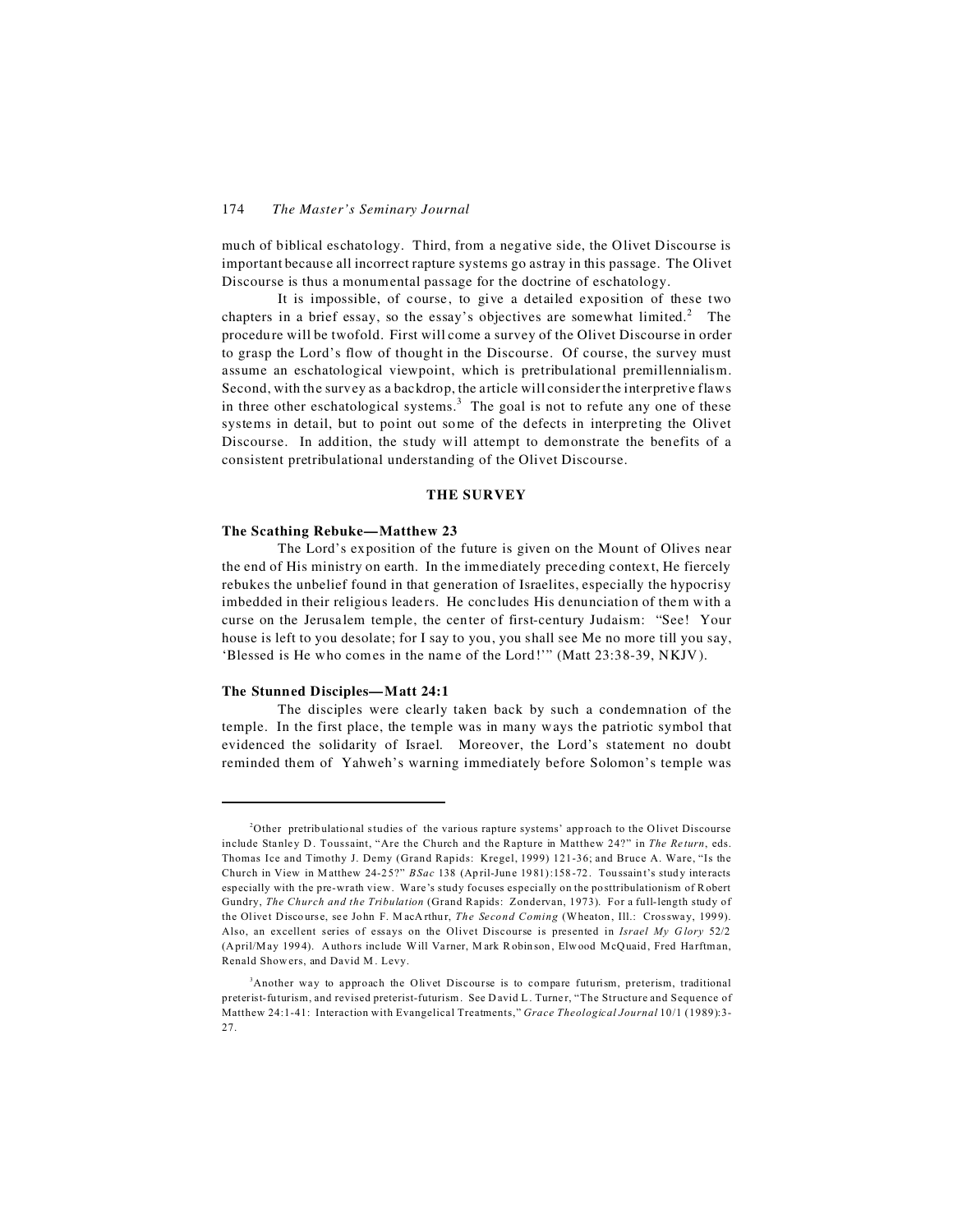destroyed by the Babylonians. Concerning that temple, Jeremiah records Yahweh as saying, "I swear by Myself . . . that this house shall become a desolation" (Jer 22:5, NKJV).

So, in their nervous confusion, the disciples point out the magnificence of the temple (Matt 24:1)—and Herod's temple was a glorious building indeed. It was constructed of huge white marble stones plated with gold. Some of the stones, in fact, weighed as much as 100 tons, and shined so brightly in the sun that people could hardly look at them. The rabbis insisted, "He who has not seen Herod's Temple has not seen a beautiful building." So the disciples could hardly believe their ears. "Did we hear you correctly, Lord? Will this marvelous temple be made desolate?"

#### **The Doomed Temple—Matt 24:2**

The Lord's answer was unequivocal. "Do you not see all these things? Assuredly, I say to you, not one stone shall be left here upon another, that shall not be thrown down" (24:2, NKJV). And so it was some 40 years later, the Roman legions, led by the emperor's son, Titus, destroyed the temple and the city. According to Josephus, the city was ruined to such an extent that one could hardly tell that the area had been previously inhabited.

#### **The Timing Questions—Matt 24:3**

The disciples, however, knew nothing about the events of A.D. 70. What they heard from Jesus was not at all what they had expected when the Messiah came. So, when they arrived on the Mount of Olives, they asked Him three questions about the future of Israel—specifically about the relationship of the destruction of the temple to the second coming and future Kingdom. Matthew records, "Now as He sat on the Mount of Olives, the disciples came to Him privately, saying, 'Tell us, when will these things be? And what will be the sign of Your coming, and of the end of the age?'" (24:3, NKJV). The rest of the teaching in Matthew 24–25, as well as the parallel passages in Mark 13 and Luke 21, is devoted to Jesus' answers to these questions.

# **The Unexpected Delay—Matt 24:4-14**

The Lord first explains that, in contrast to what the disciples had thought, His Kingdom on earth would not begin immediately. The great Messianic Kingdom promised by the OT prophets was to be delayed, and instead there would be a period characterized by false Christs, wars, famines, earthquakes, persecutions, false religions, secularism, as well as the preaching of the gospel. Such events would typify the era from the time of the Lord's prophecy up to the middle of the sevenyear tribulation.

# **The Great Tribulation—Matt 24:15-22**

But the last half of the tribulation would be even more horrendous. According to Christ, "For then there will be great tribulation, such as has not been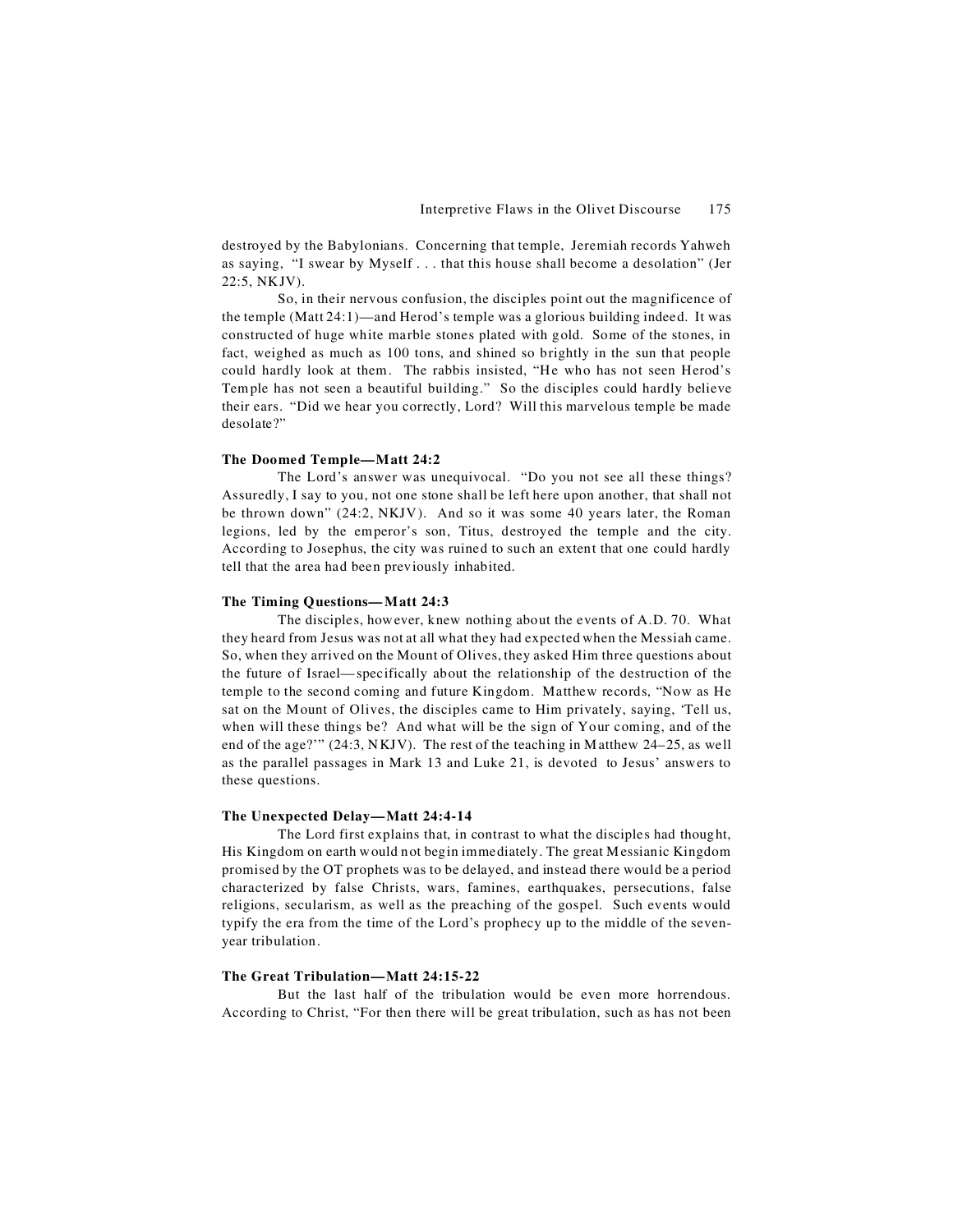since the beginning of the world until this time, no, nor ever shall be"<sup>4</sup>  $(24:21,$ NKJV). In this great tribulation, the Lord judges the earth and the unbelieving peoples of the earth, and prepares the nation of Israel spiritually for His second coming and His setting up of the Kingdom

#### **The Second Coming—Matt 24:23-31**

Concerning His second coming, Christ explains,

Immediately after the tribulation of those days the sun will be darkened, and the moon will not give its light; the stars will fall from heaven, and the powers of the heavens will be shaken. Then the sign of the Son of Man will appear in heaven, and then all the tribes of the earth will mourn, and they will see the Son of Man coming on the clouds of heaven with power and great glory (24:29-30, NKJV).

These verses do not describe the rapture of the church, but the glorious coming of Christ at the end of the tribulation to establish His Kingdom.<sup>5</sup>

#### **The Application—Matt 24:32-25:46**

The description of the second coming of Christ to earth is followed by a series of parables and illustrations emphasizing the need to be prepared, alert, and serving the Lord in anticipation of His coming. David Turner points out, "Jesus spent only half as much time on the bare facts of the future as he did on the implications of those facts."<sup>6</sup> Chapter 25 explains that at the coming of Christ, there will be a judgment on believing Israel as well as on the Gentile nations of the world. As a result of these judgments, believing Jews (the wise virgins) and believing Gentiles (the sheep) will "inherit the kingdom prepared . . . from the foundation of the world" (25:34, NKJV).<sup>7</sup> Unbelieving Jews (the foolish virgins) and unbelieving Gentiles (the goats) "will go away into everlasting punishment" (25:46, NKJV).

<sup>4</sup> Some 60 years later, the Apostle John who w as present to hear the Olivet Disco urse from his Lo rd was given the details of this future h orrible time on earth (Rev.  $4-18$ ).

<sup>5</sup> For the differences between the rapture and the second coming, see Paul N. Benware, *Understanding End Times Proph ecy* (Chicago: Moody, 1995) 179-81. Benw are also has a helpful critique of the pre-wrath view  $(221-41)$ .

<sup>6</sup>Turner, "The Structure and Sequence of Matthew 24:1-41" 27.

<sup>7</sup> For an excellent study of the Sheep and Goats judgment, see Eugene W. Pond's three-part series: "The Background and Timing of the Judgment of the Sheep and Goats," *BSac* 159 (April-June 2002):201- 20; "Wh o Are the Sheep and Go ats in Matthew 25:31-46?," *BSac* 159 (July-September, 2002):288-301; and "Who Are 'the Least of My Brethren'?," forthcoming in *BSac* 159 (October-December, 2002).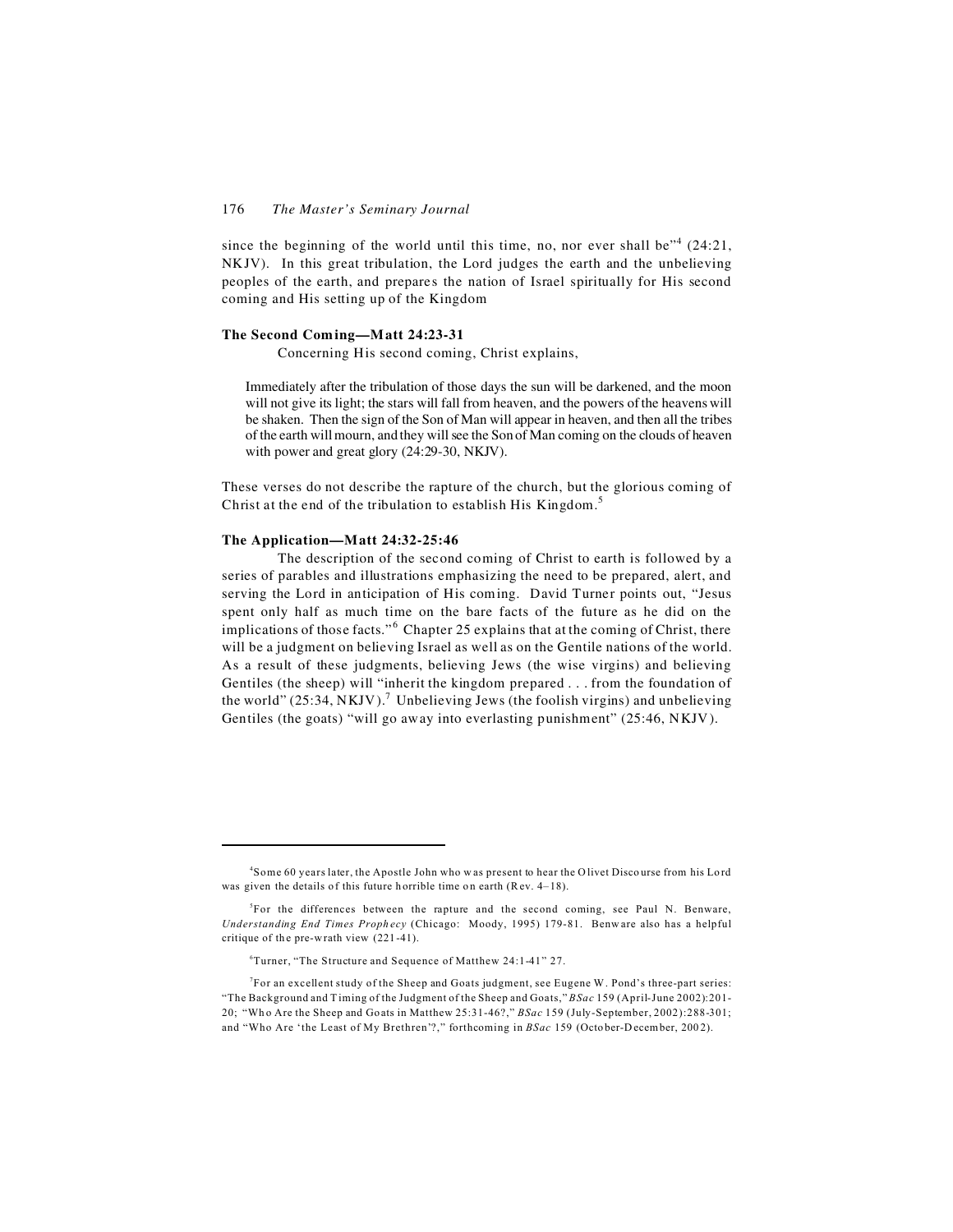# **THE SYSTEMS**

The preceding survey provides a backdrop for evaluating other rapture systems, specifically, posttribulationism, pre-wrath, and preterism. Then the essay will briefly evaluate two passages that are problems for some pretribulationists.

# **Posttribulationism**

Posttribulationism is the view that the church will be raptured at the end of the seven-year tribulation period. It is held in various forms by some premillennialists, amillennialists, and postmillennialists, though attention will focus primarily on premillennial posttribulationism. Often posttribulationists claim to be the traditional view of the church, using the term, "historic premillennialism." This, however, is doubtful.<sup>8</sup> The most common contemporary form of posttribulationism that views the tribulation as a future seven-year period is no more "historic" than contemporary pretribulationism.<sup>9</sup>

# **Discourse Focus**

In explaining the Olivet Discourse, posttribulationists teach that Jesus describes the tribulation up through Matt 24:29, and that a posttribulational rapture is depicted in verses 30-31. This is in contrast to pretribulationists who believe Christ presents the second coming here without a reference to a rapture. According to posttribulationists, the rapture is described again in 24:40-42, where the Lord speaks of two men in the field, with the one taken and the other left; and two women at the mill, with one taken and the other left. Since the descriptions there follow the tribulation discussion, posttribulationists insist that this passage must describe a posttribulational rapture.

In order for the posttribulational view to find support in the Olivet Discourse, posttribulationists need to demonstrate that Jesus is explaining the future of the church, not the future of Israel. Otherwise, the Discourse could give no

<sup>&</sup>lt;sup>8</sup>It is difficult to classify the rapture systems of most of the early church fathers. Some of the early fath ers w ho we re posttribu latio nal seem to be intra -tribula tion ists. They believed that they were in the tribulation already, that the tribulation was of indeterminate length (not 7 years), and that Christ would rapture the church at the end of the tribulation. Thus, for them, the rapture was imminent. In the twentieth century, J. Barton Payne was the main, and almost only evangelical writer, who held to this form of " historic premill ennia lism." See J. Ba rton Payne, *The Imminent Appeara nce of Ch rist* (Grand Rapids: Eerdmans, 1962). For a helpful study of different kinds of posttribulationism, see John Walvoord, *The Blessed Hope and the Tribulation* (Grand Rapids: Zondervan, 1976).

<sup>9</sup> For a defense of the type o f posttribulationism held by most posttribulationists today, see George Eldon Ladd, *The Blessed Hope* (Grand Rapids: Erdmans, 1956). For a defense of the historic nature of pretribulationism, see Larry V. Crutchfield, "The Blessed Hope and the Tribulation in the Ap osto lic Fa the rs," in *The Return*, 75-93. In the same book, see Timothy Demy and Thomas Ice, "The Rapture and an Early Medieval Citation" 55-73. Also see Francis Gumerlock, "A Rapture Cita tion in the Fourteenth Century," *BSac* 159 (July-September, 2002):349-62.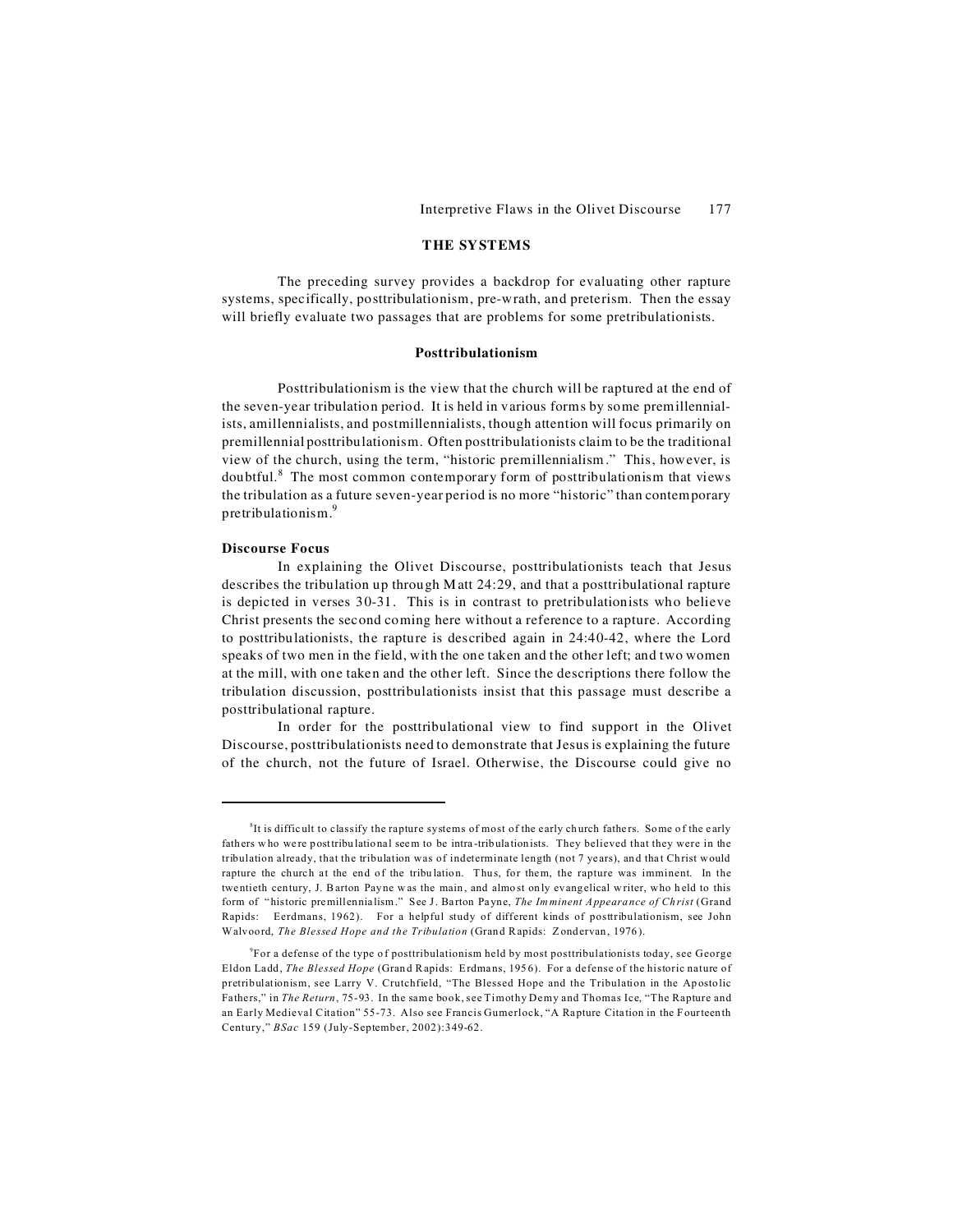information about the rapture. Thus, posttribulationists argue that the disciples in this passage represent the church, not believing Israel. As posttribulationist Douglas Moo says, "Thus, the crucial question becomes: Whom do the disciples represent in this passage—Israel or the church?"<sup>10</sup> Two evenings later, when the Lord's Supper was instituted, they represent the church. So, why not here, asks posttribulationist J. Barton Payne. "If they represented the church in Matthew 26 on Thursday, no arbitrary exegesis can make them represent anything else in Matthew 24 on Tuesday."<sup>11</sup> "No one doubts," writes Moo, "that the disciples in most contexts of the gospels stand for Christians of all ages—or else why do we take Jesus' teaching as our own instruction? Only if the context clearly necessitates a restriction should any narrowing of the audience be suggested."<sup>12</sup>

Moreover, say the posttribulationists, since the church is mentioned in Matthew 16:18 and 18:15-18, the bulk of Christ's teaching in the gospels is directly applicable to the church. Robert Gundry writes,

Pretribulationists further argue that the context of the Olivet Discourse stamps it unmistakably with a Jewish impress. But we must take care not to miss the import of the context by drawing a false deduction in dislodging the discourse from churchly teaching. Rather, the context indicates that the Jewish nation has passed into a state of divine disfavor because of their rejection of Jesus the Messiah. Since Jesus speaks from that standpoint, we might think it better logic to conclude that the discourse relates to the present dispensation characterized by Israel's setting aside.<sup>13</sup>

Thus, the argument seems to unfold as follows:

- 1. The church is responsible for Jesus' teaching.
- 2. The disciples were the original recipients of Jesus' teaching.
- 3. Therefore, the disciples represent the church.
- 4. The nation of Israel has been set aside.
- 5. Therefore, the passage is explaining the rapture of the church.

#### **Fatal Flaw: Contextual Subterfuge**

Pretribulationists, however, point out that posttribulationists have missed

<sup>&</sup>lt;sup>10</sup>Douglas J. Moo, "The Case for the Posttribulation Rapture Position," in *The Rapture, Pre-, Mid,or Post-Tribulational?* (Grand Rapids: Zondervan, 1984) 192. This is a helpful book detailing the different views of the three rapture systems. Authors include Gleas on L. Archer, Jr., Paul D. Feinberg, Douglas J. Moo, and Richard R. Reiter. For an interesting evaluation of the debate between pretribulationist Paul F einberg and posttribulationist Douglas Moo, see John S. Feinberg, "Arguing for the Rapture: Who Must Prove What and How?," in When the Trumpet Sounds, eds. Thomas Ice and Timothy Demy (Eugene, Ore.: Harvest House, 1995) 187-210.

<sup>11</sup>Payne, *The Imminent Appeara nce of Ch rist* 55.

<sup>12</sup>Moo, "Case for the Posttribulation Rapture Position" 192.

<sup>13</sup>Gu ndry, *The Church and the Tribulation* 131.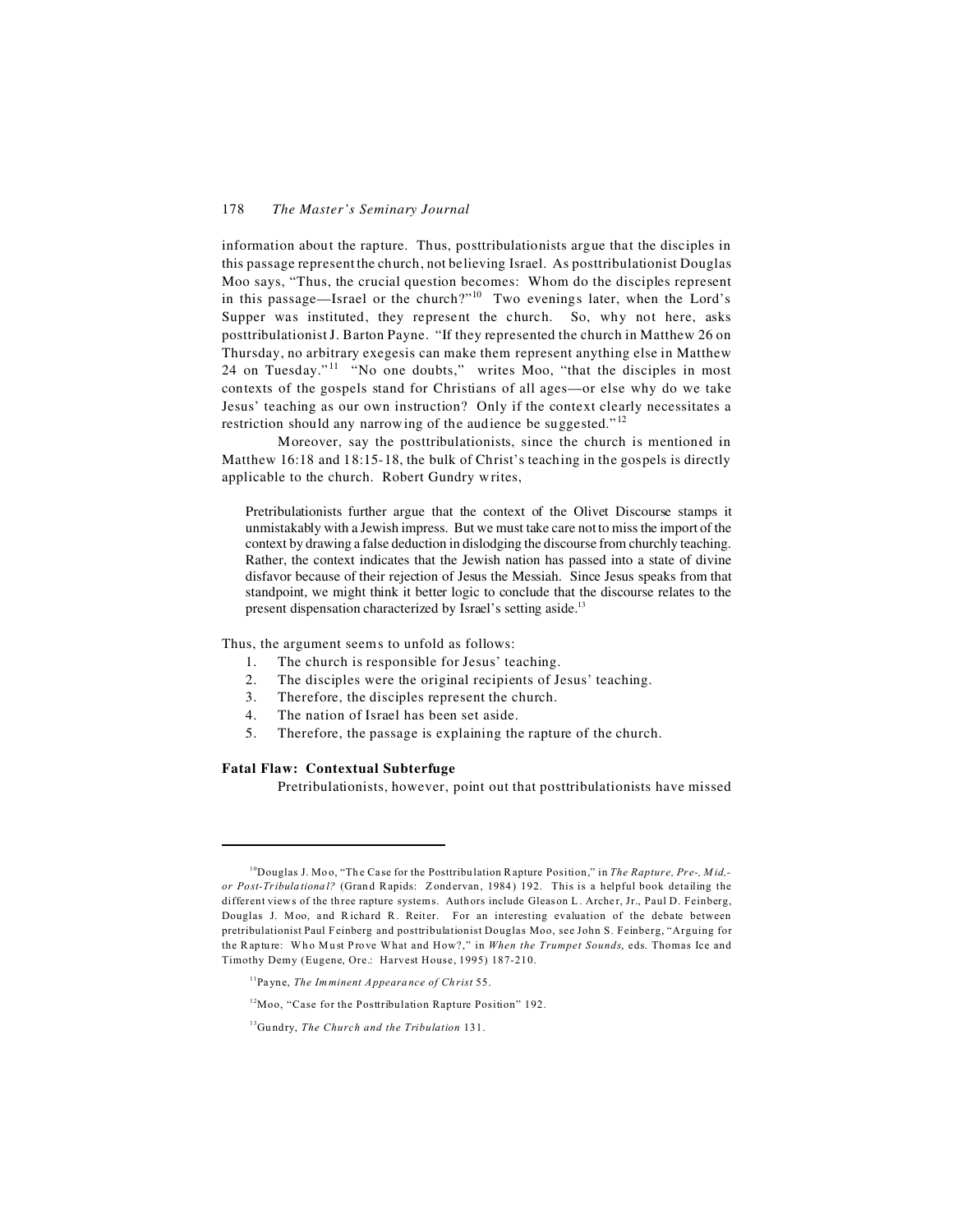the point of the debate.<sup>14</sup> The issue is not about to whom the discourse is applicable. Of course, this passage, like all of Scripture, is applicable to the church. Matthew expected, no doubt, that his book would be used as a teaching manual for the church (Mat. 28:19-20). All Christians living in the present dispensation should find great teaching and helpful information in this passage for their own lives. The issue, however, is, What is Jesus talking about? Or more specifically, About whom is Jesus teaching? And the answer to this question found in the context of the passage is believing Israel.

*The Larger Context: The Book of Matthew*. It is impossible to ignore the Jewish flavor of the content of Matthew. In Leon Morris' words, "There is a 'Jewishness' about this Gospel." <sup>15</sup> OT theology saturates the apologetic of the book. First, Matthew proves that Christ was the rightful heir to the promises of the Abrahamic and Davidic Covenants (1:1). Only Jesus could be the Messiah. Second, Matthew wrote to present Christ as King of Israel in exact fulfillment of OT prophecies. Third, Matthew wanted to describe Christ's presentation of the Messianic Kingdom in fulfillment of the OT prophets. His presentation was supported by Jesus' sinless life, miracles, and divine message. As Tasker says, "The apologetic aim of the evangelist can be summed up in the sentence 'Jesus is the Messiah, and in Him Jewish prophecy is fulfilled. $"$ <sup>16</sup>

Of course, Matthew also wrote to show why Christ introduced the church. It was because the Jews of that generation, following their religious leaders, rejected their Messiah. Therefore, Matthew explains how Christ introduced the concept of a new entity: "I will build my church" (Matt 16:18). Thus, in the end, the gospel of Christ is to be taken to the whole world. But the entire book is a study of the presentation of the Kingdom to the nation of Israel and Israel's refusal to accept it. If there is one theme for the book, it would be found in Matthew 21:5: "Behold your King is coming to you." So, though the Olivet Discourse, as well as the whole book of Matthew, is *for* the church, it is *about* the Messiah, His presentation of His Kingdom to Israel, Israel's rejection of His Kingdom and upcoming judgment, Christ's second coming, and the future Messianic Kingdom. It is apparent that Henry Thiessen was correct when he wrote, "Matthew wrote to encourage and confirm the persecuted Jewish Christians in their faith, to confute their opponents, and to prove to both that the Gospel was not a contradiction of the teaching of the Old Testament, but rather a fulfillment of the promises made to Abraham and to

<sup>&</sup>lt;sup>14</sup>Da vid Turn er, how ever, app arently a pretribulation ist, agrees with the posttribulationists at this point. See "The Structure and Sequence of Matthew 24:1-41" 5-7.

<sup>15</sup>Leon Morris, *New Testament Theology* (Grand Rapids: Zondervan, 1986) 115. Morris balances this statement, "Matthew's 'Jewishness' should not be stressed to the exclusion of ano ther fe ature of this Go spel, its unive rsalism (8:1 1-12; 12:21 ; 21:43 ; 28:16 -20)" (ibid .).

<sup>&</sup>lt;sup>16</sup>R. V. G. Tasker, *The Gospel According to St. Matthew*, Tyndale New Testament Commentaries, ed. R.V.G. Tasker (Grand Rapids: Eerdmans, 1961) 18.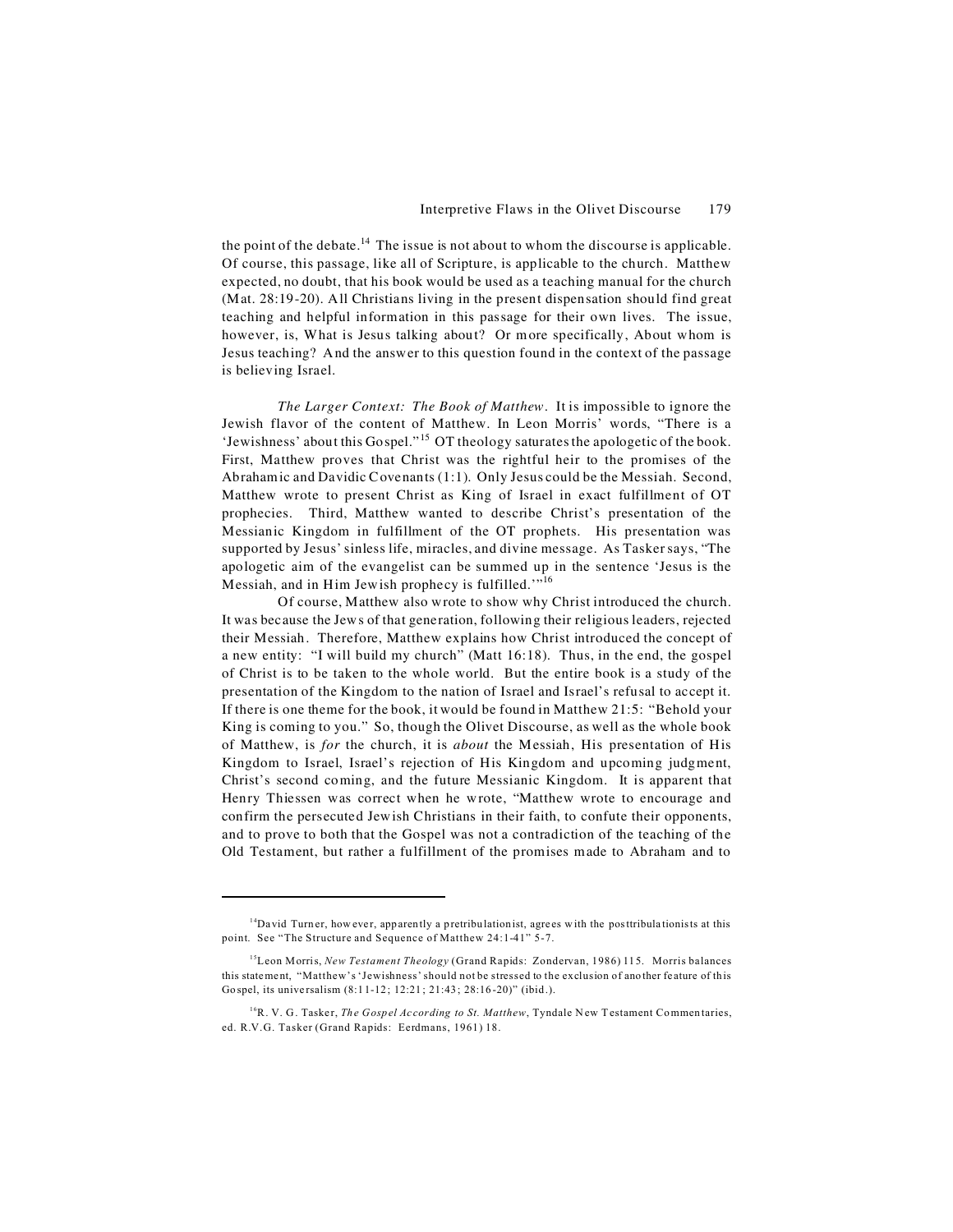# David."<sup>17</sup>

*The Immediate Context: The Disciples' Question*. But even more significant is the immediate context. The whole Olivet Discourse is based on three questions asked by Jesus' disciples. So an investigation of the questions the disciples asked tells whether Christ is describing the future of the church or of Israel.

As noted in the survey above, the setting for the Olivet Discourse is the disciples' consternation over the Lord's denunciation of the Jerusalem temple. Thus they pointed to the magnificence of the temple buildings (24:1). But Jesus replied that all would be destroyed (24:2). The disciples then asked three questions, clearly about the future of Israel (24:3):

- 1. When will the temple be destroyed?
- 2. What will be the sign of the second coming?
- 3. What will be the sign of the end of the present age and beginning of the Kingdom age?

According to OT theology, these three events—the destruction of the temple, the coming of Messiah, and the beginning of the Kingdom age—went together. In the end times an attack on Jerusalem and the temple would come; Christ would return and fight for Israel; the current age would end and the Messianic Kingdom would be initiated (Zech 14:1-11). Of course, the disciples did not know that the temple in Jerusalem would be destroyed more than once in the future. So, when Christ said that the temple would be destroyed, they thought that the other two events would follow.

But the point is that the disciples were not asking anything about the church or the rapture. They knew next to nothing about either one. They knew only about Israel, the temple, Jerusalem, the coming of the Messiah to earth, and the Kingdom.

Thus the issue as to whom the disciples represent is contrived by posttribulationists. Actually, the disciples could represent the church on some occasions and Israel on other occasions.<sup>18</sup> But this is a false issue here. The issue here is the immediate context. What did the disciples ask about? And the answer is, they asked about the main events prophesied in the OT for the future of Israel. And Christ answered those questions in His Discourse. Consistent pretribulationists are correct in teaching that the rapture is not found in Matthew 24–25.

<sup>&</sup>lt;sup>17</sup>Henry Clarence Thiessen, *Introduction to the New Testament* (Grand Rapids: Eerdmans, 1943) 137.

<sup>&</sup>lt;sup>18</sup>For example, they represent Israel in the commission given by Christ in Matthew 10; and they represent the church in the commission given by Christ in Matt 28:19-20.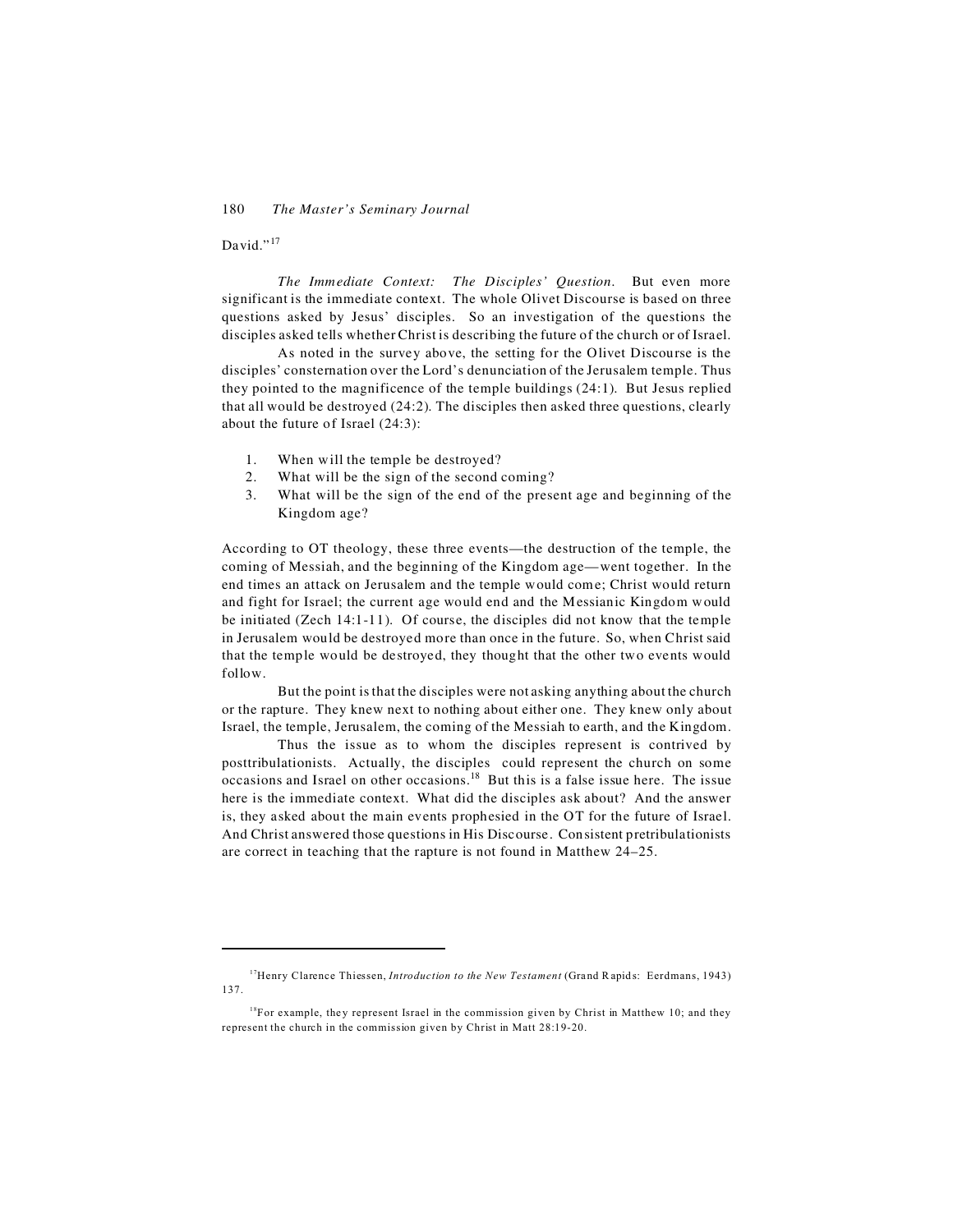

# **Pre-wrath**

The pre-wrath rapture is a system devised recently by Marvin Rosenthal and Robert Van Kampen.<sup>19</sup> According to this view, the rapture takes place about three-fourths of the way through the seven-year tribulation, though these authors insist that we should not call the entire time period the "tribulation." The tribulation in this view is only the first three and one-half years of Daniel's seventieth week. God's wrath is actually not poured out on the earth until about the last one-fourth of the seven-year period. The troubles on the earth in the first three-fourths of this period are not God's wrath, according to the pre-wrath view, but are brought about by Satan and man himself.<sup>20</sup> Since God does not pour out His wrath until after the rapture, the system is known as "pre-wrath."

# **PRE-WRATH RAPTURE**

Daniel's 70<sup>th</sup> Week

<sup>&</sup>lt;sup>19</sup>See Robert D. Van Kampen, *The Sign* (Wheaton, Ill.: Crossway, 1992); and Robert D. Van Kamp en, *The Rapture Question Answered* (Gran d Rapids: Fleming H. Revell, 199 7).

<sup>&</sup>lt;sup>20</sup>This means that the earthquakes described in M atthew 24:7 (which Rosenthal thinks will occur in the first half of the seven-year era) are the result of the power of Satan or man. Toussaint observes, "Interestingly, Rosenthal never explains how the e arthq uak es in Matthew 24:7 a re triggered by human s!" (Toussaint, "Are the Church and the Rapture in Matthew 24?" 133).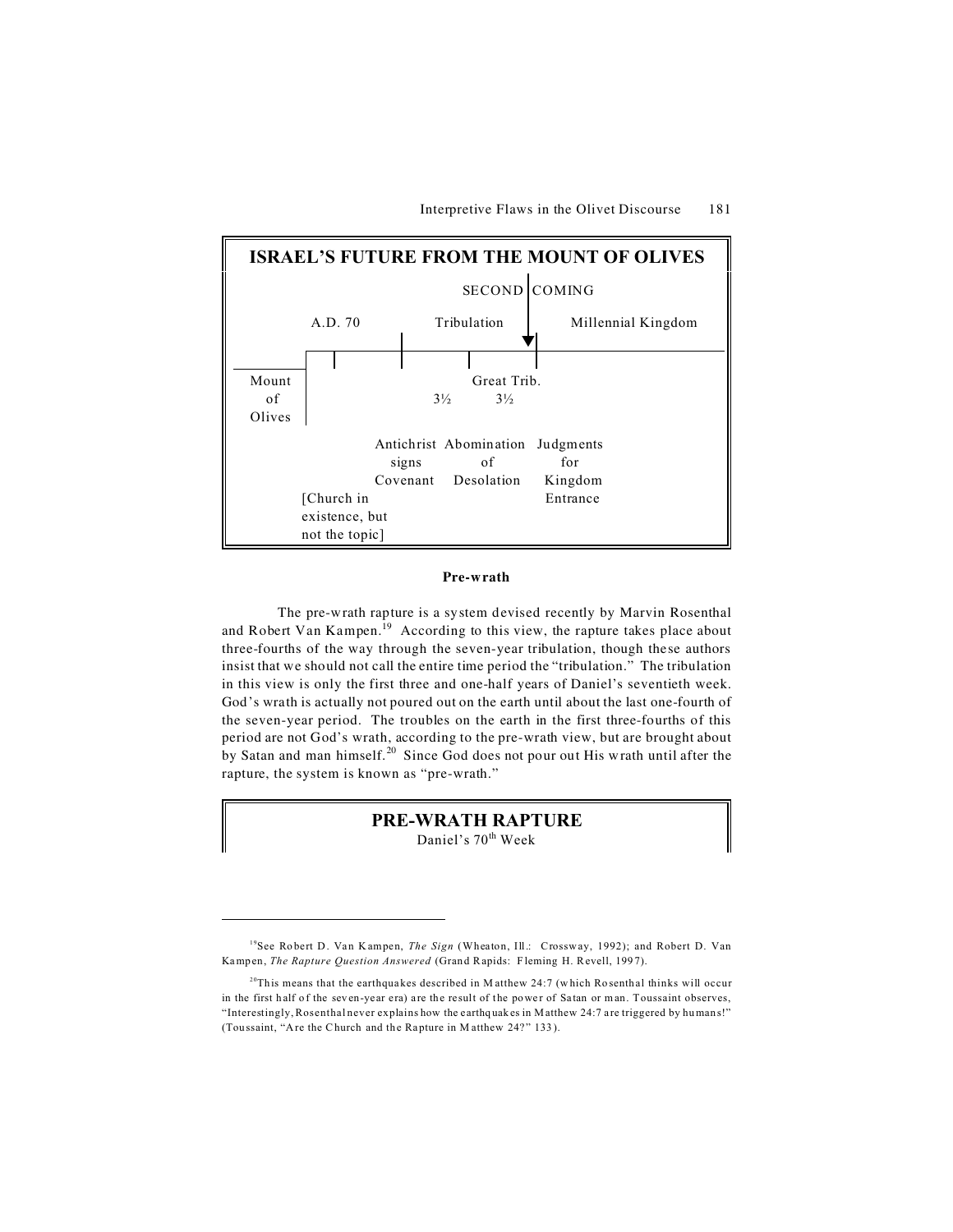

[Source of chart: Marvin Rosenthal, *The Pre-Wrath Rapture of the Church* (Nashville: Nelson, 1990) 61.]

# **Discourse Focus**

The pre-wrath system looks to Matt 24:22 for support. "And unless those days were shortened, no flesh would be saved; but for the elect's sake those days will be shortened" (NKJV). Rosenthal explains,

To sum up, then, God will cut the Great Tribulation short; that is bring it to a conclusion before the seventieth week is concluded. The Great Tribulation will be followed by cosmic disturbance, which will indicate that the Day of the Lord is about to commence. At that time God's glory will be manifested. . . . First, the Rapture of the church will occur; that will then be followed by the Lord's judgment of the wicked as He begins His physical return to earth. $21$ 

# **Fatal Flaw: Exegetical Short-sightedness**

There are several problems with the pre-wrath understanding of this section of the Olivet Discourse. First, as shown above, this passage does not deal with the rapture of the church at all. It is a discussion of the future of Israel from the viewpoint of believing Jews.

Second, "shortened" does not teach what Rosenthal says it does. "Shortened" (*έκολοβώθησαν, ekolobσth εκαι*), 3<sup>rd</sup> person plural, aorist, indicative passive, from  $\kappa \partial \phi \partial \phi$  (*kolobo* $\bar{\partial}$ ), is correctly translated "shortened." But the real question asks, From what to what is the tribulation is shortened? First, it is shorter than what Satan's forces—the Antichrist and his associates—want. Gerhard Delling writes, "That is, He has made it shorter than it would normally have been in terms

<sup>&</sup>lt;sup>21</sup>Marvin Rosenthal, *The Pre-Wrath Rapture of the Church* (Nashville: Nelson, 1990) 112-13.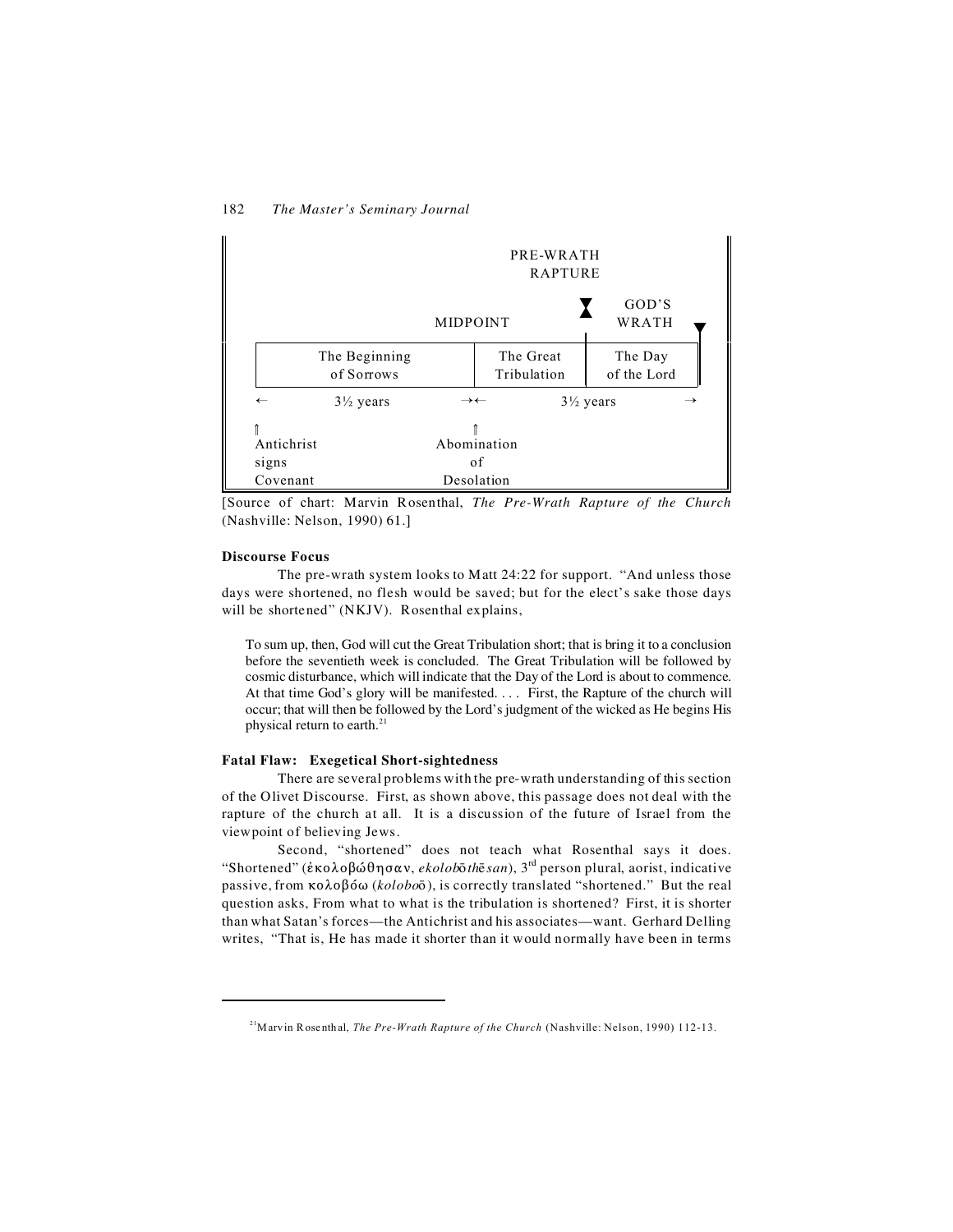of the purpose and power of the oppressors."<sup>22</sup> It is also shorter than what the wicked world deserves. If God were to pour out perfect judgment, no one would survive. But God is merciful and thus limits the great tribulation to only 1260 days. It will not go on indefinitely. Paul Benware writes,

So Jesus is teaching that the decree of God, made in eternity past, had already determined that the Great Tribulation would be just three and a half years and not some longer period of time. This interpretation is verified by noting what the Scriptures say about the length of the Great Tribulation.<sup>23</sup>

Another flaw in the pre-wrath interpretation of Matthew 24:22 is its logical failure to explain properly the reason that the great tribulation is shortened. The reason given is that if it were not, no flesh would be saved. The point of the Scripture is that when the great tribulation is over, something easier and better comes on the scene. In the pre-wrath scheme, however, something more horrible occurs—the Day of the Lord. If no flesh would have survived a continuation of the great tribulation through the full forty-two months, surely no flesh would survive if the great tribulation were to be cut short and followed by the awesome Day of the Lord.

Moreover, Matthew 24:21 says that the great tribulation will be the worst time ever. So, how can it be replaced by the Day of the Lord which is more horrible in that it consists in God's wrath on the world? In fact, the great tribulation (Matt 24:21) and the Day of the Lord (Dan 12:1; Jer 30:7) are both said to be the worst time ever, so they must be the same time period or at least overlap one another. How much better is the pretribulational interpretation of Matthew 24:22 which says that when the great tribulation concludes at the end of 1,260 days, Christ returns, judgment on the earth ceases, and the millennial Kingdom begins!<sup>24</sup>

# **Preterism**

Preterism teaches that though the information in the Lord's lecture on the future of Israel was prophetic when He gave it, the prophecy has already been fulfilled. There are at least three kinds of preterism. Thomas Ice writes,

Mild preterism holds that the Tribulation was fulfilled within the first three hundred years of Christianity. . . . Moderate preterism . . . sees the Tribulation and the bulk of prophecy as fulfilled in events surrounding the destruction of Jerusalem and the temple in A.D. 70;

<sup>&</sup>lt;sup>22</sup>Gerh ard Delling, "κολοβόω," *Theological Dictionary of the New Testament*, vol. 3, ed. Gerhard Kittel, trans. by Geoffrey W. Bromiley (Grand Rapids: Eerdmans, 1965) 823-24.

<sup>23</sup>Be nw are, *Understanding End Times Prophecy* 230.

<sup>&</sup>lt;sup>24</sup>For critiques of the pre-wrath rapture system, see Paul S. Karleen, *The Pre-Wrath Rapture of the Church: Is It Biblical?* (Langhorne, Pa .: BF Press, 1991); Renald E. Showe rs, *The Pre -Wrath Rapture* View (Grand Rapids: Kregel, 2001), especially 93-151; Toussaint, "Are the Church and the Rapture in Matthew 24?" 133-35.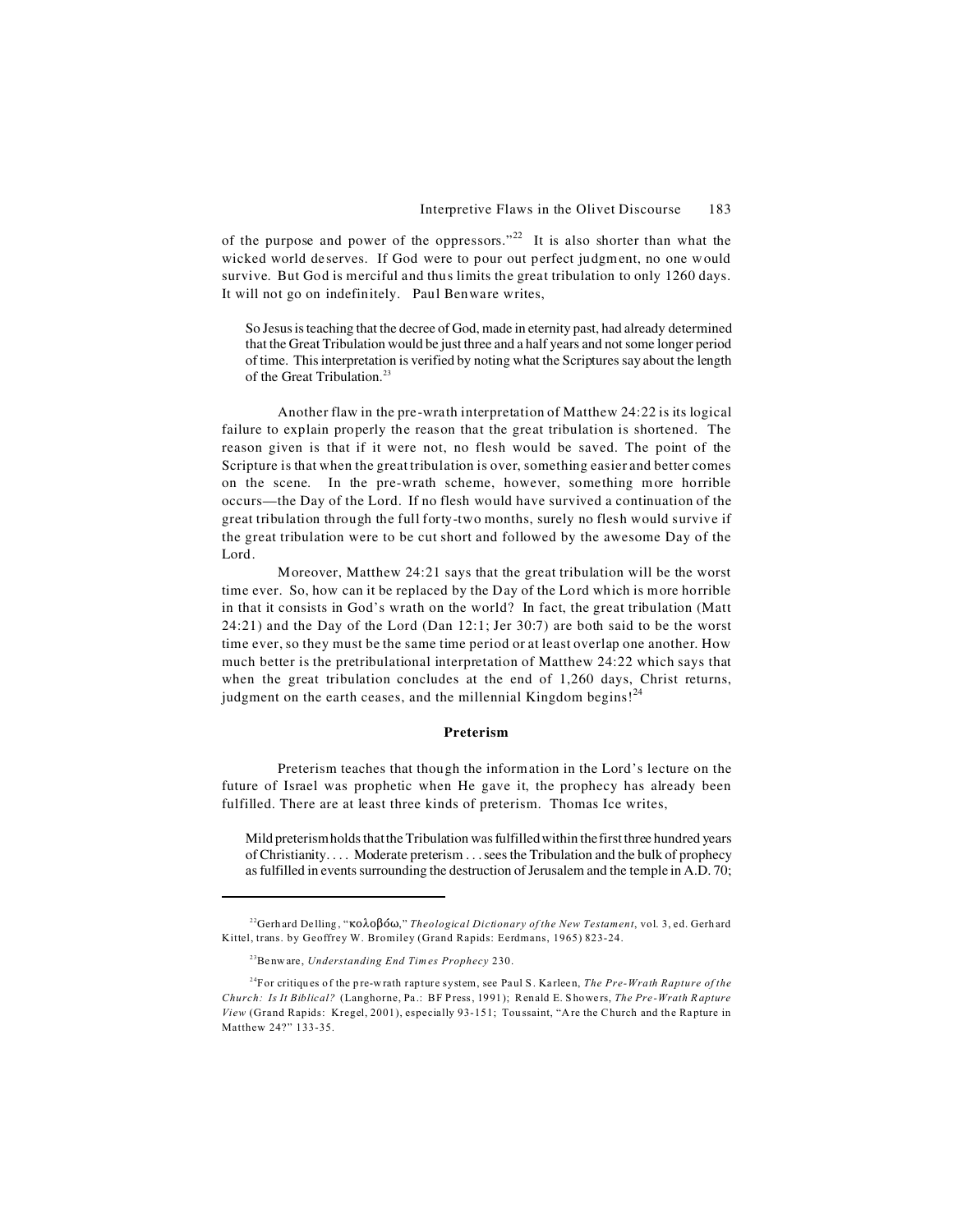#### 184 *The Master's Seminary Journal*

but they still hold to a future Second Coming, a physical resurrection of the dead, an end to temporary history, and the establishing of the consummate new heaven and new earth. Extreme or consistent (as they like to call themselves) preterism believes that the Second Coming, and thus the resurrection of believers, is all past. For all practical purposes all Bible prophecy has been fulfilled, and we are beyond the millennium and even now in the new heaven and the new earth. $25$ 

Extreme preterists, such as John Noë, claim to be evangelical and believe in the inerrancy of Scripture.<sup>26</sup> But to maintain the view that essentially all of prophecy has been fulfilled requires fanciful interpretation of key Scriptures. What about 2 Pet 3:10? "But the day of the Lord will come like a thief, in which the heavens will pass away with a roar and the elements will be destroyed with intense heat, and the earth and its works will be burned up" (NASB). Has this already occurred? No says that this is talking about the conversion experience. "Individually, we become a 'new heaven' when God comes to dwell inside us, in our spirit. . . . The 'new heaven' is the new spirit God gives a person at salvation (1 Cor. 3:16; Eph. 2:6). $127$  He continues, "That means that our former earth consists of our unregenerated physical bodies, and our minds and emotions. This is what the Bible calls our 'flesh.'"<sup>28</sup> Pretribulationist Thomas Ice says, "Both Dr. Gentry [a moderate preterist] and I believe that such a position is heretical, for it denies a bodily resurrection of believers and a future second coming of Christ."<sup>29</sup>

#### **Discourse Focus**

Where do preterists get the idea that prophetic events are already past? In Matthew 24, preterism emphasizes verse 34: "Assuredly, I say to you, this generation will by no means pass away till all these things take place" (NKJV). Preterism argues that "this generation" means the generation that was alive when Jesus was on earth, and so everything recorded in the Olivet Discourse took place by around A.D. 70.

 $28$ Ibid., 255.

<sup>&</sup>lt;sup>25</sup>Thomas Ice, "Introduction" to *The Great Tribulation, Past or Future?* (Grand Rapids: Kregel, 1999) 7. In this book, two evangelicals debate the rapture question, Thomas Ice representing the pretribulational view, and Kenneth L. Gentry, Jr., representing a moderate preterism view.

<sup>&</sup>lt;sup>26</sup>See John Noe, *Beyond the End Times* (Bradford, Pa.: International Preterist Association, 1999); and Noë, *Shattering the "Left Behind" Delusion* (Bradford, Pa.: International Preterist Association,  $2000$ ).

<sup>&</sup>lt;sup>27</sup>Noë, *Beyond End Times* 253-54.

<sup>29</sup>Ice, *The Great Tribulation, Past or Future?* 7.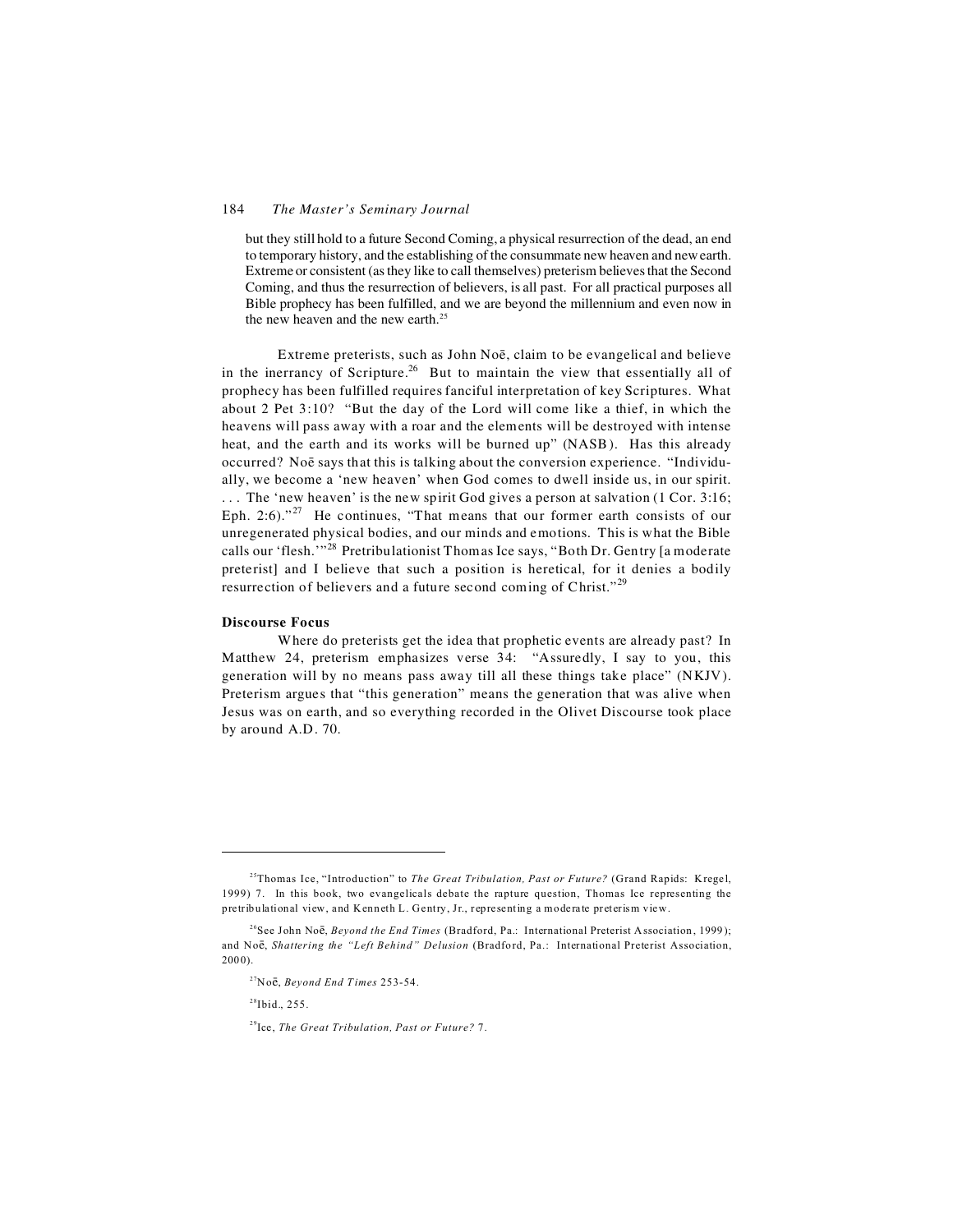#### **Fatal Flaw: Hermeneutical Compromise**

But once preterists have argued this point, they are in trouble because there are several events in Matthew 24 that clearly have not happened. Thus they are forced to spiritualize those events. All forms of preterism, some more than others, have to rely on figurative interpretation. John Noë, for example, defends non-literal interpretation of prophecy as follows: "The popular stream of endsayers has assumed that the Bible's apocalyptic language must be interpreted literally and physically, and that since no one has witnessed a cataclysmic, earth-ending event of this nature, its time must lie in the future."<sup>30</sup> The result of the compromise of the heremeneutical integrity thus results in bizarre interpretations such as noted above of 2 Pet 3:10.

Preterists take much of the Olivet Discourse figuratively. Matt 24:27 reads, "For as the lightning comes from the east and flashes to the west, so also will the coming of the Son of Man be" (NKJV). Actually, the passage is teaching that Christ's coming will not be local only, but public and grandiose. But moderate preterist Gentry says that the lightning is a picture of "the Roman armies marching toward Jerusalem from an easterly direction."<sup>31</sup>

In verse 30 of Matthew 24, the Lord teaches that at the second coming, "all the tribes of the earth will mourn, and they will see the Son of Man coming on the clouds of heaven with power and great glory" (NKJV). But Gentry insists that "this is not a physical, visible coming, but a judgment coming upon Jerusalem. They 'see' it in the sense that we 'see' how a math problem works: with the 'eye of understanding' rather than the organ of vision."<sup>32</sup> In this figurative sense, the prophetic events of the Olivet Discourse were fulfilled in A.D. 70 when the Romans captured and destroyed Jerusalem.

#### **Pretribulational Response**

Besides the obvious disagreement with preterists over hermeneutical method, many pretribulationists believe that the preterists' interpretation of "this generation" (24:34) is askew. Preterists argue that this means that the generation that was alive at the time that Christ presented this discourse must remain until everything in the discourse was fulfilled.<sup>33</sup> For the extreme preterist, this means that the second coming occurred while that generation was alive. No  $\bar{e}$  insists, "Make no mistake about it, A.D. 70 was the Lord's promised and personal return!"<sup>34</sup>

None of the OT prophets' predictions of the coming of the Messiah in

 $30$ Ibid., 51.

<sup>31</sup>Ge ntry , *The Great Tribulation, Past or Future?* 54.

 $32$ Ibid., 60.

<sup>&</sup>lt;sup>33</sup>Not all pretribulationists disagree with the preterist interpretation of "this generation." See Turner, "The Structure and Sequence of Matthew 24:1-41" 22-26.

<sup>&</sup>lt;sup>34</sup>Noe, *Beyond End Times* 196. Noe asks, "But where does Scripture say that Jesus' return must be 'visible'?" (198). Such a question makes sense only if one allegorizes away such Scriptures as Acts 1:9- 11 and Matt 24:23-31.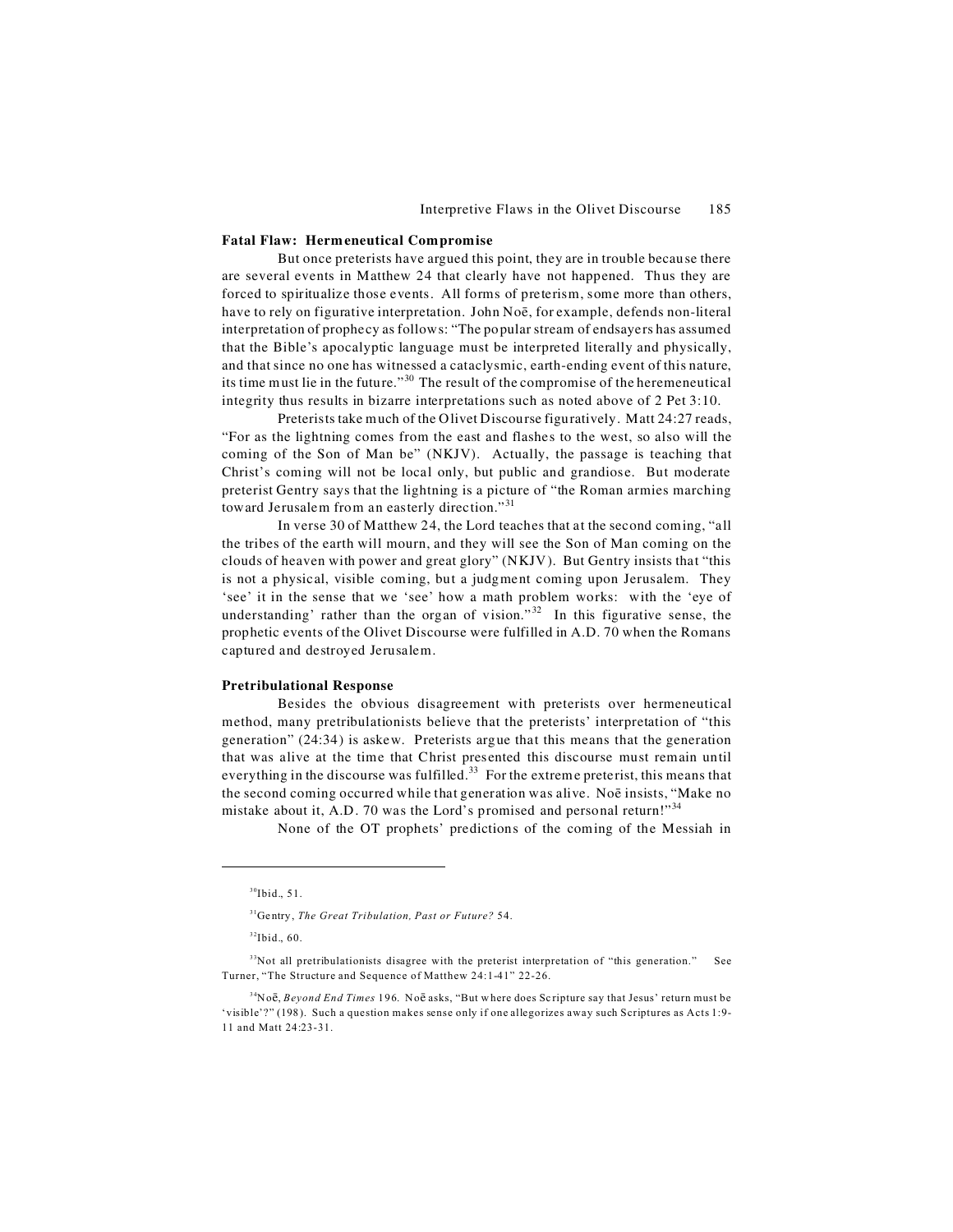power and glory (Zechariah 12–14), however, harmonizes with the events of A.D. 70. The OT prophets taught that when the armies surrounded Jerusalem, the Messiah would come and fight for Israel. Israel, at the second coming, will be victorious. But in A. D. 70, Israel was defeated and devastated, and the times of the Gentiles was ushered in. Something is therefore awry with the extreme preterists' interpretation of "this generation."

What does it mean, therefore, that "this generation" would not pass away until all these things take place (24:34)? Some pretribulationists have suggested that "generation" in this passage means "race," or "nation," or "family." Thus the Lord would be saying that the nation of Israel would not pass away until all of the things spoken of in the Olivet Discourse are fulfilled. Though this is a true statement, this interpretation is based on an unusual meaning for "generation" ( $\gamma \in \alpha \in \mathcal{A}$ , *genea*). Moreover, the "until" is a problem, for it would imply that the nation of Israel *would* pass away after the second coming, and Scripture certainly does not teach this.

Some good Bible teachers have argued that "this generation" is used in a negative sense, a pejorative sense, meaning "wicked generation." <sup>35</sup> This interpretation is based on the way "generation" is often used throughout the Gospels—the wicked generation that refused the Kingship to Christ. According to this view, Christ, in effect, is setting the record straight with His disciples who believed in the immediate arrival of the Kingdom inhabited only by the righteous. Instead, says Christ, the wicked will be here until after the tribulation and second coming. In addition, Jesus may be making the point that the wicked will receive the judgments of the tribulation.

This view may be correct. It is certainly true that the wicked will be on earth until after the tribulation and second coming. Its weakness is that it is questionable that "this generation" is used enough in a pejorative sense to become a technical term for wicked people.

The best interpretation of "this generation" is that the generation who sees the events of the great tribulation will not pass away before the second coming occurs. The disciples had asked for a sign of the second coming (24:3). Jesus replies that the sign of the second coming will be the events of the great tribulation. Therefore, the generation that sees the events of the tribulation will know that the second coming is drawing near. Darrell Bock explains, "[O]nce the beginning of the end arrives with the cosmic signs . . . , the Son of Man will return before *that* generation passes away. . . . It is arguing that the end will occur within one generation; the same group that sees the start of the end will see its end."<sup>36</sup>

Thus, preterism's claim that the generation alive at the time of Christ had to be alive when all of the Olivet Discourse was fulfilled is not legitimate. Preterism thus fails in this passage of Scripture because of its figurative hermeneutics and

<sup>&</sup>lt;sup>35</sup>See Neil D. Nelson, Jr., "' This Generation' in Matt. 24:34: A Literary Critical Perspective," *JETS* 38/3 (September 1996):369-85.

<sup>&</sup>lt;sup>36</sup>Darrell L. Bock, *Luke*, The IVP New Testament Series, ed. Grant R. Osborne (Downers Grove, Ill.: InterVarsity, 1994) 343-44 (emphasis in the original).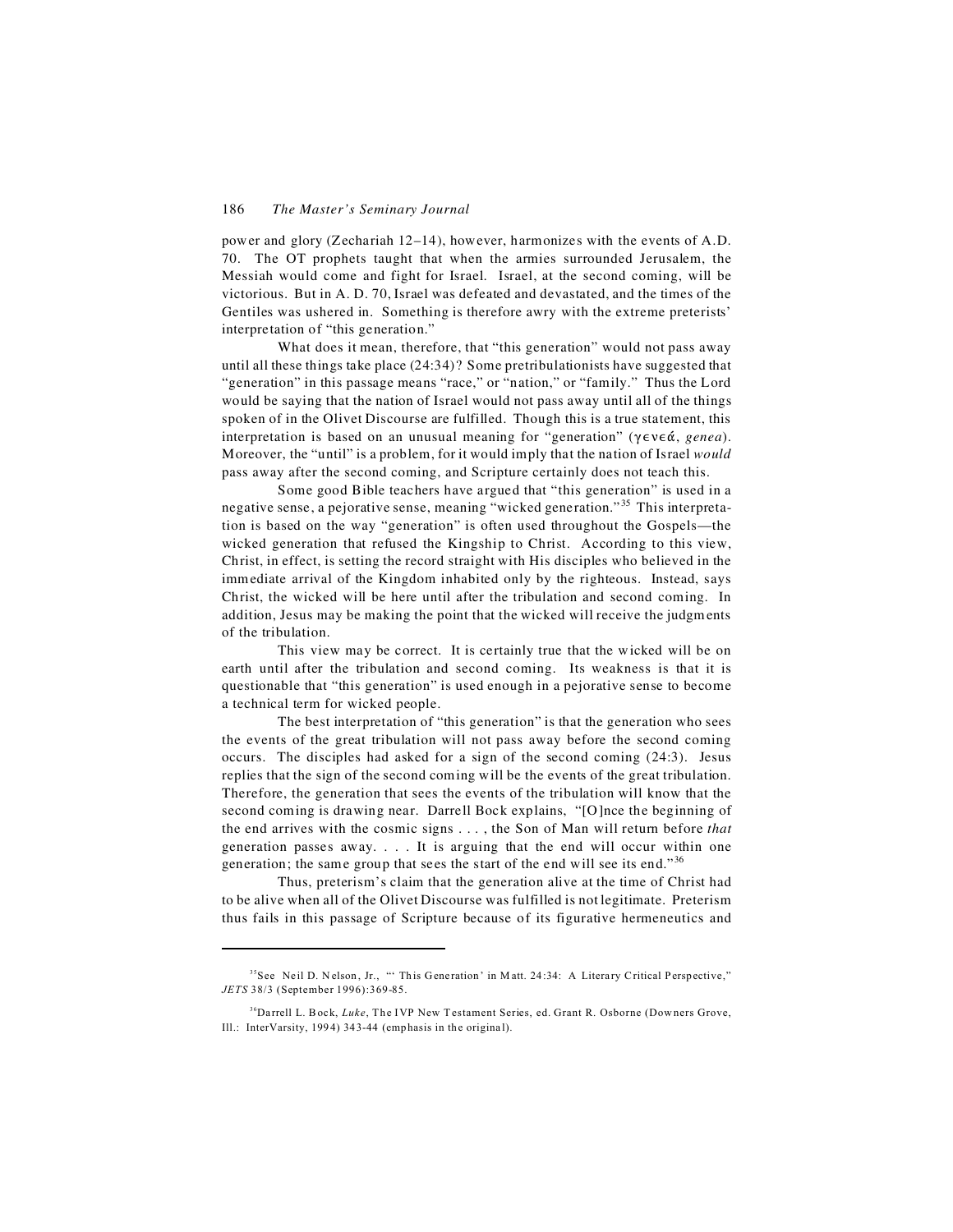wrong interpretation of "this generation."<sup>37</sup>

#### **Pretribulationism**

Pretribulationism is the eschatological system within premillennialism that teaches that Jesus Christ will rapture away His church before the future seven-year tribulation begins. It is one of the most delightful and encouraging doctrines in all of Scripture. Its blessing resides primarily in the fact that believers may see their Lord and Savior in the next moment.

There is no doubt, of course, that there are some within pretribulationism who tend to be reckless and superficial with Scripture. Who can forget sermons, pamphlets, and booklets such as "88 Reasons Why the Rapture Will Occur in 1988"? But thoughtful, biblical pretribulationism is still the most accurate harmonization of prophetic events—and specifically of the Olivet Discourse.

# **"One Taken, One Left"**

Some pretribulationists are less consistent with their system than are others. It is not uncommon, for example, to hear pretribulationists preach prophetic sermons about the rapture from Matthew 24:40-42: "Then two men will be in the field: one will be taken and the other left. Two women will be grinding at the mill: one will be taken and the other left. Watch therefore, for you do not know what hour your Lord is coming" (NKJV). It sounds like a possible rapture passage, but is it?

Though there is no single pretribulational interpretation of these verses, the more consistent pretribulationists teach that the church and the rapture are not in the Olivet Discourse at all. Though the one "taken" from the field and the mill sounds like a reference to the rapture, it is not. The point of Matt 24:40-42 is not to teach the imminency of the rapture. These verses teach the division of humanity at the second coming of Christ to earth, with part of the world's population being "taken" into judgment. So, as described by Matthew, the person who is "taken" is an unbeliever at the end of the tribulation who is "taken" to be judged.

Three reasons show why this understanding is correct. First, the word for "taken" ( $\pi \alpha \rho \alpha \lambda \alpha \mu \beta \dot{\alpha} \nu \omega$ , *paralamban* $\bar{o}$ ) is not a technical word at all, and is used of being taken into both good and bad judgment. Here, as in Matt 4:5, 8 where the devil "takes" Jesus up to the pinnacle of the temple and the exceedingly high mountain to be tempted, "taken" has a bad implication (cf. John 19:16).

Second, the immediately preceding verses (37-39) describe a taking into judgment as illustrated by the judgment of the flood. The wicked of Noah's day, though they might have expected some type of flood judgment while watching Noah build an ark, missed the signs, and "did not know until the flood came and *took* them all away. . . ." And then the Lord adds, "so also will the coming of the Son of Man

 $37$ For an analysis of a moderate preterist's explanation of Matthew 24:3, see Mike Stallard, "A Review of R. C. Sproul's *The Last Days According to Jesus*: An Analysis of Moderate Preterism, Part I," *The Conservative Journal* 6/17 (March 2002):45-71.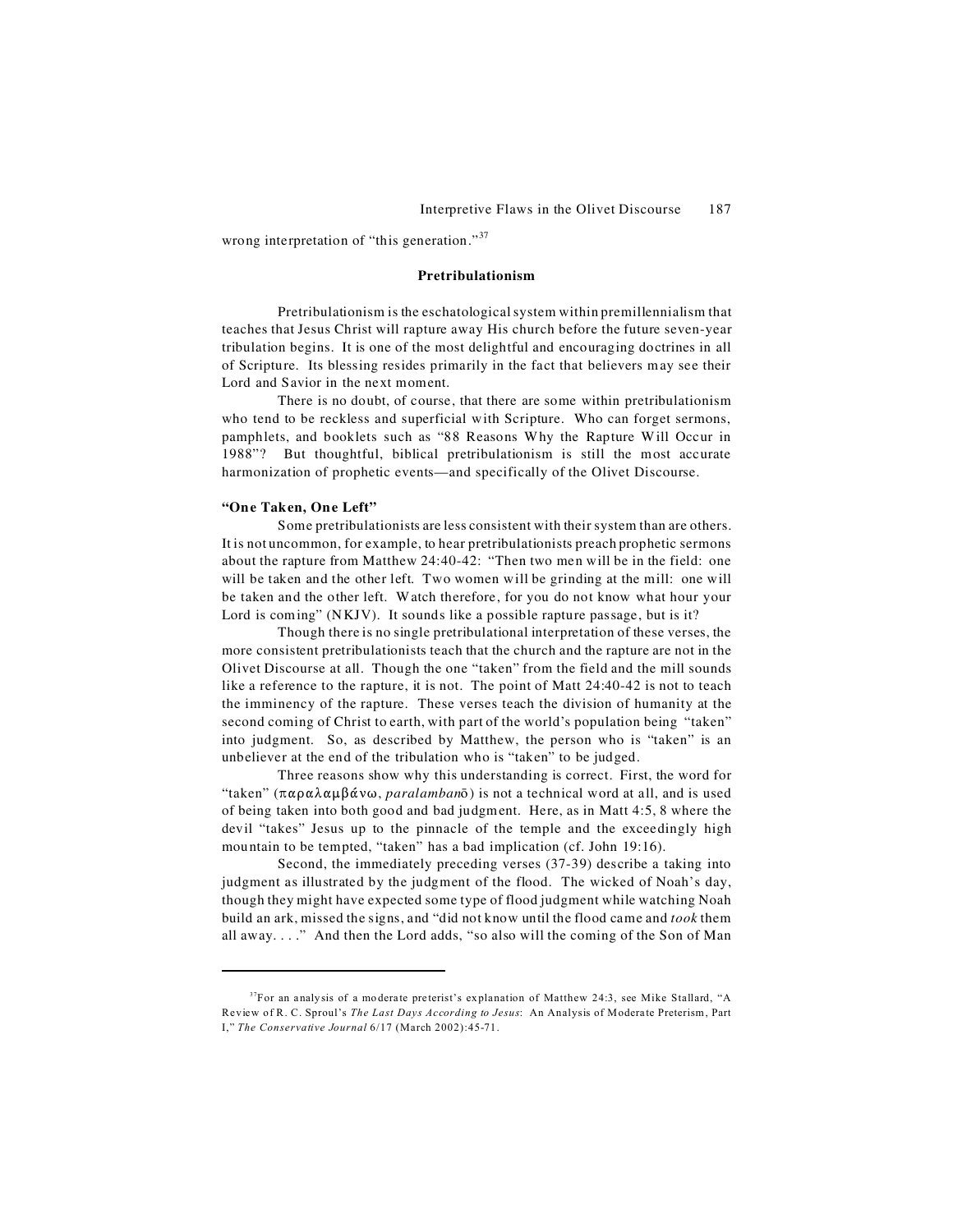be" (24:39, NKVJ). Just as the Noahic flood came and took away the unsuspecting and unprepared wicked, the judgments at the time of the second coming will come and take away the unsuspecting and unprepared wicked.

Third, when Christ gives this illustration in Luke 17:34-37, the disciples ask, "Where will they be taken?" And the Lord answers, "Wherever the body is, there the eagles [i.e., vultures] will be gathered together" (17:37, NKJV). This is not a pretty picture—surely an image of judgment. It is also noteworthy that preceding this illustration in Luke 17 is another illustration of judgment—this time God's judgment on Sodom. In other words, the taking from the field and the mill is always found in the midst of a judgment context.

So, these verses do not describe the rapture, but a taking into judgment at the conclusion of the tribulation period. The ones left are allowed to enter the millennial Kingdom.

# **The Fig Tree**

Several Bible students, including some pretribulationists, believe they have discovered hints about the time of the rapture in the parable of the fig tree:

Now learn this parable from the fig tree: When its branch has already become tender and puts forth leaves, you know that summer is near. So you also, when you see all these things, know that it is near—at the doors! Assuredly, I say to you, this generation will by no means pass away till all these things take place (Matt 24:32-34, NKJV).

Whom does the fig tree represent? Some believe that it is Israel. Thus, when Israel became a nation in 1948, the timetable for a generation began, and the tribulation and second-coming events must take place before that generation died out. Counting back seven years from the end of the tribulation and the second coming means that the rapture would have occurred at least seven years before that generation passed away. So if one could know for sure how long a generation is, he could know about when the rapture would take place.

The fig tree, however, does not illustrate Israel becoming a nation in 1948. The fig tree is simply an illustration from nature. The disciples ask, What will be the sign of your coming and the end of the age? And the answer is, the events of the great tribulation. This is illustrated by the cycle of a tree. When leaves appear on a tree, that is a sign that summer is near. Similarly, when the events of the great tribulation unfold, believers can know the second coming is near.

There are two evidences for this interpretation. First, when Jesus makes His point from the fig tree illustration, He says, "When you see *all these things*, know that it is near—at the doors!" (33). The Lord is not talking about a single event such as Israel becoming a nation in 1948. He speaks of all of the events of the tribulation being signs of the second coming.

Second, in the parallel passage in Luke, Luke records Jesus adding the phrase, "and all the trees" (Luke 21:19). If the fig tree blossoming were a reference to the founding of Israel, what would the blossoming of the other trees illustrate? The parable understood in this way does not make sense.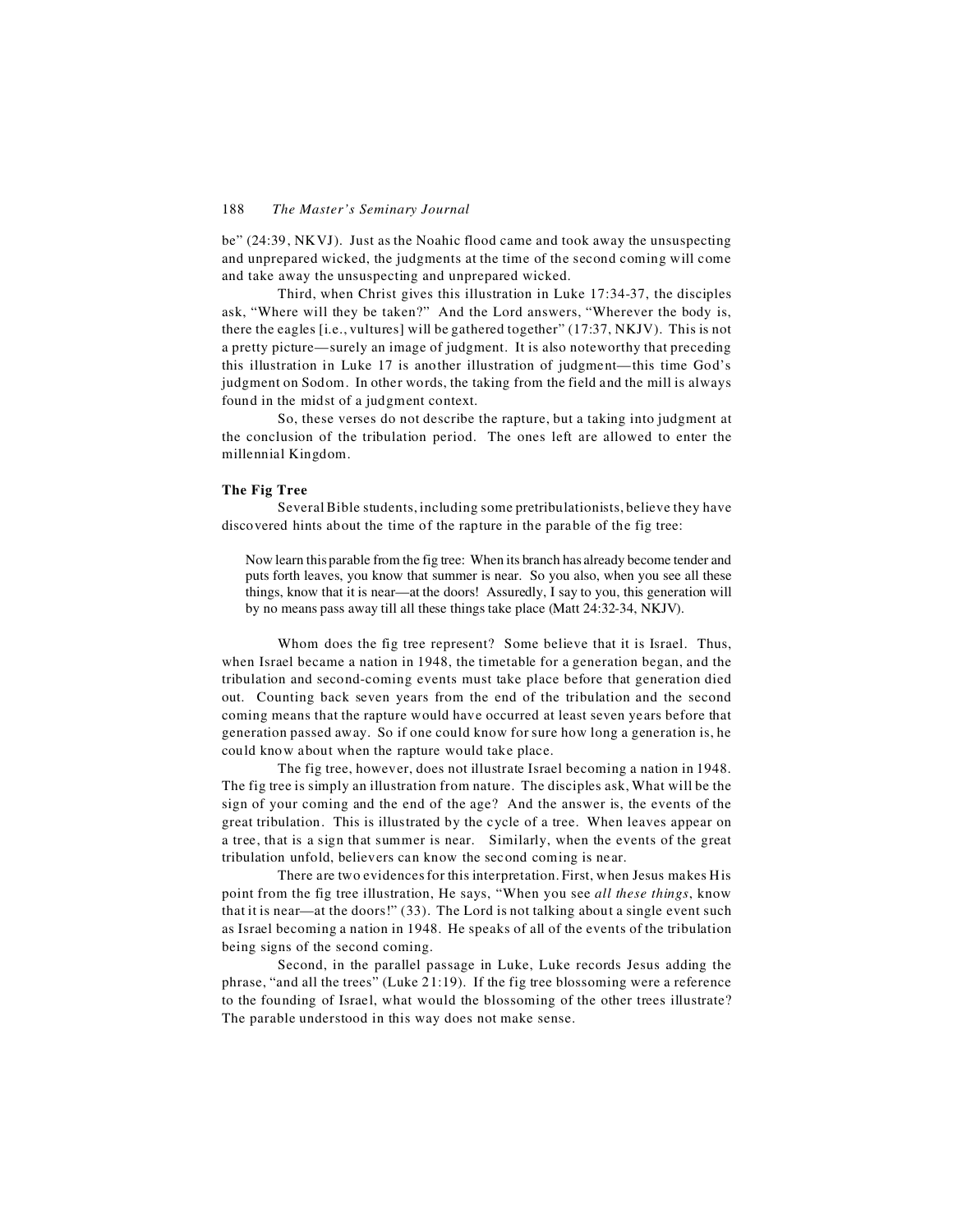Again, the best understanding of the illustration is that the Lord is simply giving an illustration from nature. MacArthur writes, "The point of the parable is utterly uncomplicated; even a child can tell by looking at a fig tree that summer is near. Likewise, the generation that sees all these signs come to pass will know with certainty that Christ's return is near."<sup>38</sup>

# **CONCLUSION**

The Olivet Discourse is a majestic passage of Scripture in which the Lord explains the future of Israel from the perspective of believing Israel. Unfortunately, most rapture systems go astray in their interpretation of the Lord's message. Posttribulationism attempts to find the church and the rapture in this passage of Scripture by insisting that the disciples must represent the church. But the correct interpretation of this passage is not settled by whom the disciples represent. It is settled by the disciples' questions. Do they ask about the future of the church or the future of Israel? Clearly they ask about the future of Israel in relationship to her temple, Messiah, and Kingdom. Thus, the posttribulational rapture is not to be found in the Olivet Discourse.

The pre-wrath rapture view insists that Jesus' words about the shortening of the tribulation mean that the second half of the tribulation will be shortened, and the rapture will occur before God's wrath is poured out in the Day of the Lord about three-fourths of the way through the seven-year period. But it is illogical to think of the tribulation being shortened, only to be replaced by something worse. Moreover, "shortened" means that the tribulation is limited to a specific time, shorter than what the powers of evil desire or what the wicked world deserves. It will not go on indefinitely.

Preterists believe that the prophecies in the Olivet Discourse were fulfilled in A.D. 70—the more extreme preterists even insisting that the second coming and other end-time events occurred then. But this is based on figurative interpretation and an incorrect understanding of "this generation" in Matthew 24:34.

Some pretribulationists (and others) have found the rapture in Matt 24:40- 42, and a hint about the time of the rapture by interpreting the fig tree (24:32-34) as a prophecy of the establishment of the nation of Israel in 1948. However, the one taken and the one left in the illustrations in 24:40-42 point to the separation of humanity into two classes at the end of the tribulation. Unbelievers will be "taken" into judgment and believers will be left to enter the millennial Kingdom. It is not a passage about the rapture. And the fig tree is not about Israel, but illustrates how the events of the great tribulation will be signs of the soon arrival of the Lord Jesus Christ.

John MacArthur says, "Jesus' answers by no means erased all the mystery from those [disciples'] questions. The interpretation of the Olivet Discourse is no

<sup>&</sup>lt;sup>38</sup>MacA rthur, *Second Coming* 134.